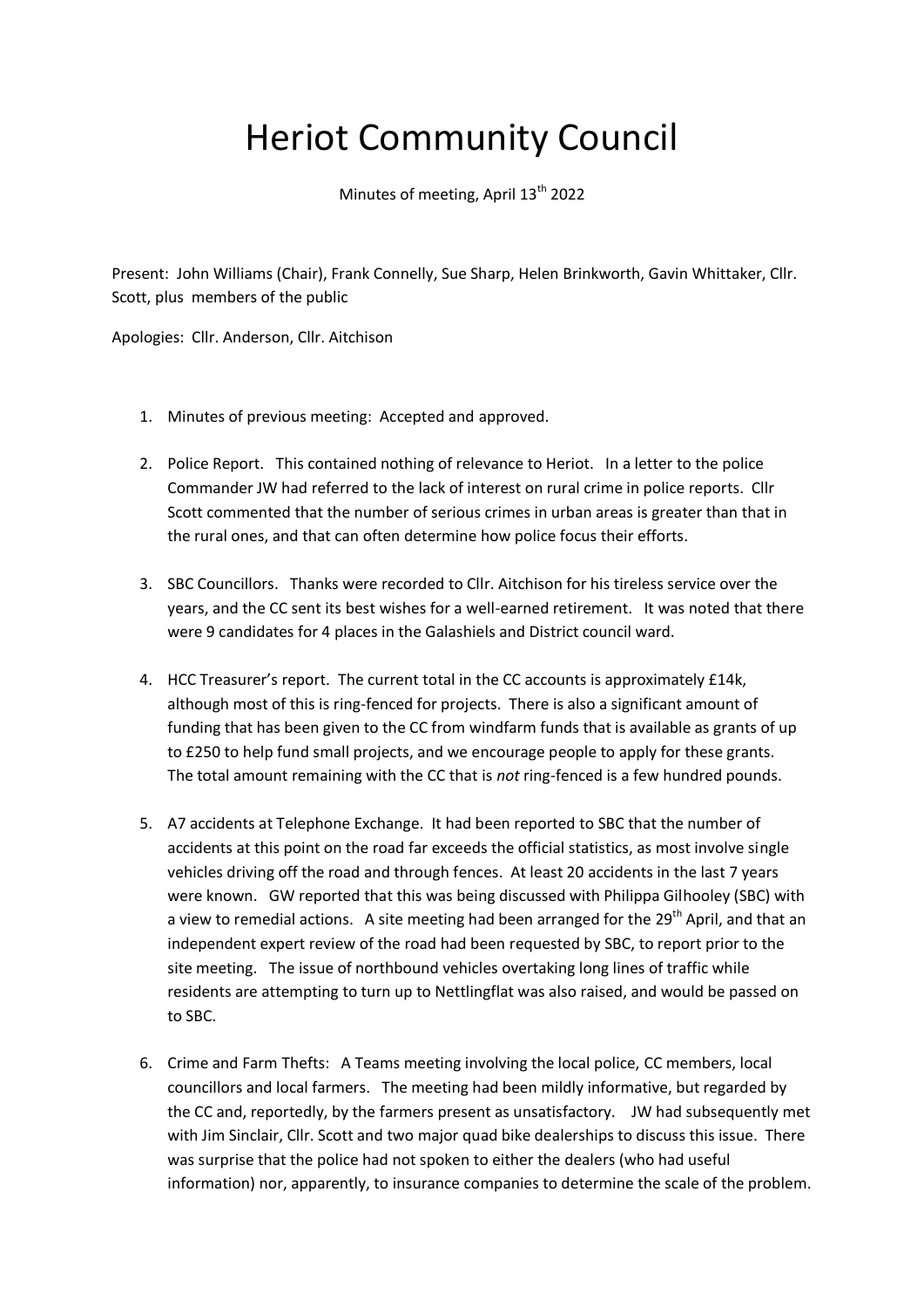Concerns were expressed that the police were not taking the issue as seriously as the impacts on victims warranted. JW had requested a meeting with more senior police officials, and a list of questions was to be drawn up in advance of any meeting.

- 7. Underpass issues
	- a. Underpass. JW had met with John Curry (SBC) to discuss the underpass. The lack of maintenance and care by SBC was discussed, along with design issues and winter support. There appeared to be a willingness to take the issue more seriously than had previously been the case, which gave cause for mild optimism.
	- b. Land adjacent to the underpass. This had been investigated as a possible relocation area for the playpark. GW reported that, after months of Network Rail indicating that they owned the land, a Teams meeting had revealed that, in fact, it had been returned to the original landowner. Other options were now being examined to deal with the playpark.
- 8. Planning applications
	- a. 22/00490/FUL Siting of 2 "shepherds huts" for tourism. The CC saw no issues with this application and agreed to write a letter of support to SBC.
	- b. 22/00385/FUL Alterations and extension to dwellinghouse at Brothershiels. This had already been passed, but the CC had no comment to make anyway.
- 9. Wind Farms.
	- a. Greystone Knowe. A joint submission with Stow and Fountainhall had been made. The submission referred to the significant impact on Fountainhall and Corsehope. Walkerburn CC has also objected. The noise data for Corsehope has been released by the developer and a preliminary review will be carried out by Prof. Gordon Hughes to inform subsequent discussion. It should be noted that the developer has requested that the noise limits be raised by a significant amount for this windfarm. The SBC response will be made after July.
	- b. Wull Muir. It was reported that there has been a lack of information forthcoming about this proposal. A virtual exhibition is now available: <https://www.energiekontor.co.uk/our-projects/wull-muir>
	- c. Scawd Law. No further information.
	- d. JW will attend a meeting with SBC in late May to discuss wind farm applications. The Scottish Government issued a consultation paper in October 2021 seeking views on their ambition to secure an additional 8-12 GW of installed onshore wind capacity by 2030 (current installed capacity is 8.4GW). SBC Councillors recently expressed considerable concern about this proposal.
	- e. SBC were considering their response which did indeed express concern SBC is reported to be contemplating not considering large onshore schemes.
- 10. Community Funds
	- a. Bus shelter at Hangingshaw. This will not be carried forward until the status and position of the bus stop is finalised, following sale of the adjacent area.